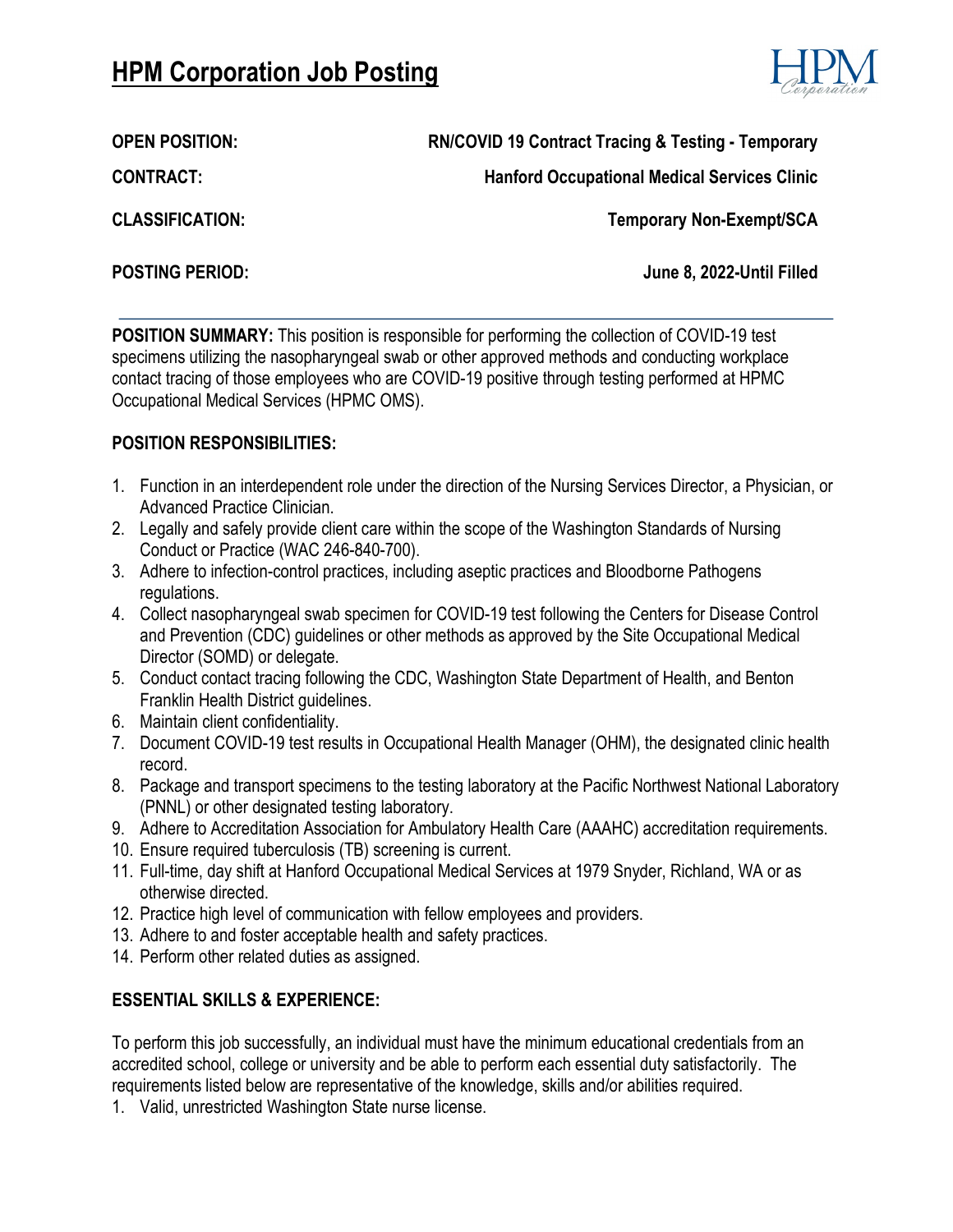- 2. American Heart Association training in Basic Life Support (BLS) Health Care Provider and Advanced Cardiac Life Support (ACLS) certifications required.
- 3. Required skills include knowledge of nursing processes, infection control, and basic computer skills.
- 4. Ability to perform collection of nasopharyngeal swab specimen safely and proficiently or other specimens as directed by the SOMD
- 5. Ability to conduct contact tracing per CDC, state and local health district guidelines
- 6. Knowledge of standard precautions for infection control.
- 7. Maintain the integrity of confidential data.
- 8. Ability to document COVID-19 test results in OHM
- 9. Ability to be flexible, organized, and function under stressful situations.
- 10. Maintain professional and technical knowledge by attending educational offerings, reviewing professional publications and participating in professional nursing organizations.

# **DESIRED SKILLS & EXPERIENCE:**

The following skills or experience are highly valued, but not required to perform the essential functions of this position.

- 1. Bachelor's degree in Nursing.
- 2. Registered Nurse with a minimum of 2 years' clinical experience in general medical services. Clinical experience in providing Occupational Health services is highly desirable.

**SUPERVISION RECEIVED:** This position reports to the Nursing Services Director.

**SUPERVISION EXERCISED:** This position does not directly supervise any employees.

## **TYPICAL PHYSICAL DEMANDS & WORK ENVIRONMENT:**

The physical demands and work environment characteristics described here are representative of those that must be met by an employee to successfully perform the essential functions of the job. Reasonable accommodations may be made to enable individuals with disabilities to perform the essential functions.

- *Physical demands:* When collecting specimens, the employee must wear full personal protective equipment (PPE) including protective gown or Tyvek suit, N-95 respirator, goggles, face shield, gloves; may be required to walk, sit or stand for extended periods of time; reach with hands and arms, balance, stoop; talk or hear; have sufficient manual dexterity to operate a keyboard, calculator, telephone and other such office equipment as necessary; may occasionally move and/or lift up to 50 pounds or more with assistance. Specific visual abilities required by the job include close vision, distance vision, color vision, peripheral vision, depth perception, and the ability to adjust focus.
- *Mental limitations:* Clear and conceptual thinking ability; excellent judgment, troubleshooting, problem solving, analysis, and discretion; ability to handle work-related stress; ability to handle multiple priorities simultaneously; and ability to meet deadlines. Must be mentally adaptable, flexible in dealing with a variety of people, and able to answer questions and provide guidance in a professional and friendly manner.
- *Work environment:* Specimen collection is performed outdoors, in a drive-thru set up while wearing full PPE. Exposure to weather elements may occur such as heat, cold, rain, and wind. Future testing may include a designated indoor area. Contact tracing and data entry in OHM is conducted in an office setting. May come in contact with patient body fluids; potential for puncture wounds from sharps; work may be stressful at times; interaction with others is frequent and may be interruptive; may occasionally work hours outside of typical work schedule to accommodate needs;